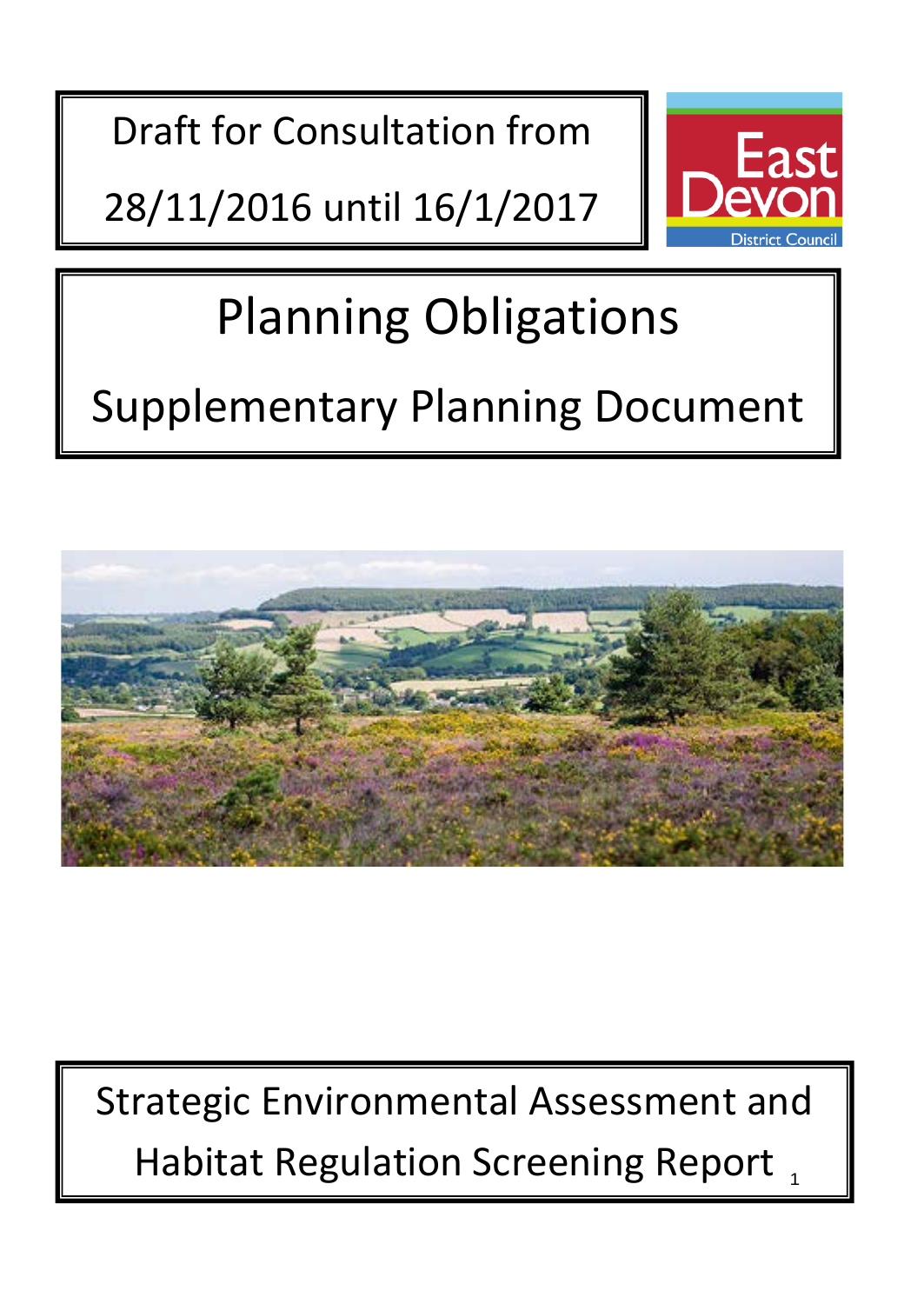### Planning Obligations Supplementary Planning Document- November2016

Strategic Environmental Assessment and Habitat Regulation Screening Report

#### **How to comment on this Document**

You are invited to make comments on the draft Planning Obligations Supplementary Planning Document and any of the documents that support it as listed below:

- Strategic Environmental Assessment and Habitat Regulations Screening Report
- Equalities Impact Assessment
- Consultation Statement

These documents are available online at [http://eastdevon.gov.uk/planning/planning](http://eastdevon.gov.uk/planning/planning-policy/planning-obligations-supplementary-planning-document-spd/)[policy/planning-obligations-supplementary-planning-document-spd/](http://eastdevon.gov.uk/planning/planning-policy/planning-obligations-supplementary-planning-document-spd/) and at the Council Offices in Sidmouth. Copies of the draft plan will be sent to the following libraries.

- Axminster
- Budleigh Salterton
- Clyst Vale
- **Colyton**
- **Exmouth**
- Honiton
- Lyme Regis
- **Ottery St Mary**
- Seaton
- Sidmouth.

The feedback we receive on this draft document will be used to inform any subsequent revisions.

You can comment:

by email at [localplan@eastdevon.gov.uk](mailto:localplan@eastdevon.gov.uk)

or by post to: Planning Policy, East Devon District Council, The Knowle, Station Road, Sidmouth, EX10 8HL

**All comments should be received by the end of 16/1/2017 so that they can be taken into** 

**account before the next stage. Comments will be available to view on our website.** 

**Respondents names and addresses are not confidential.**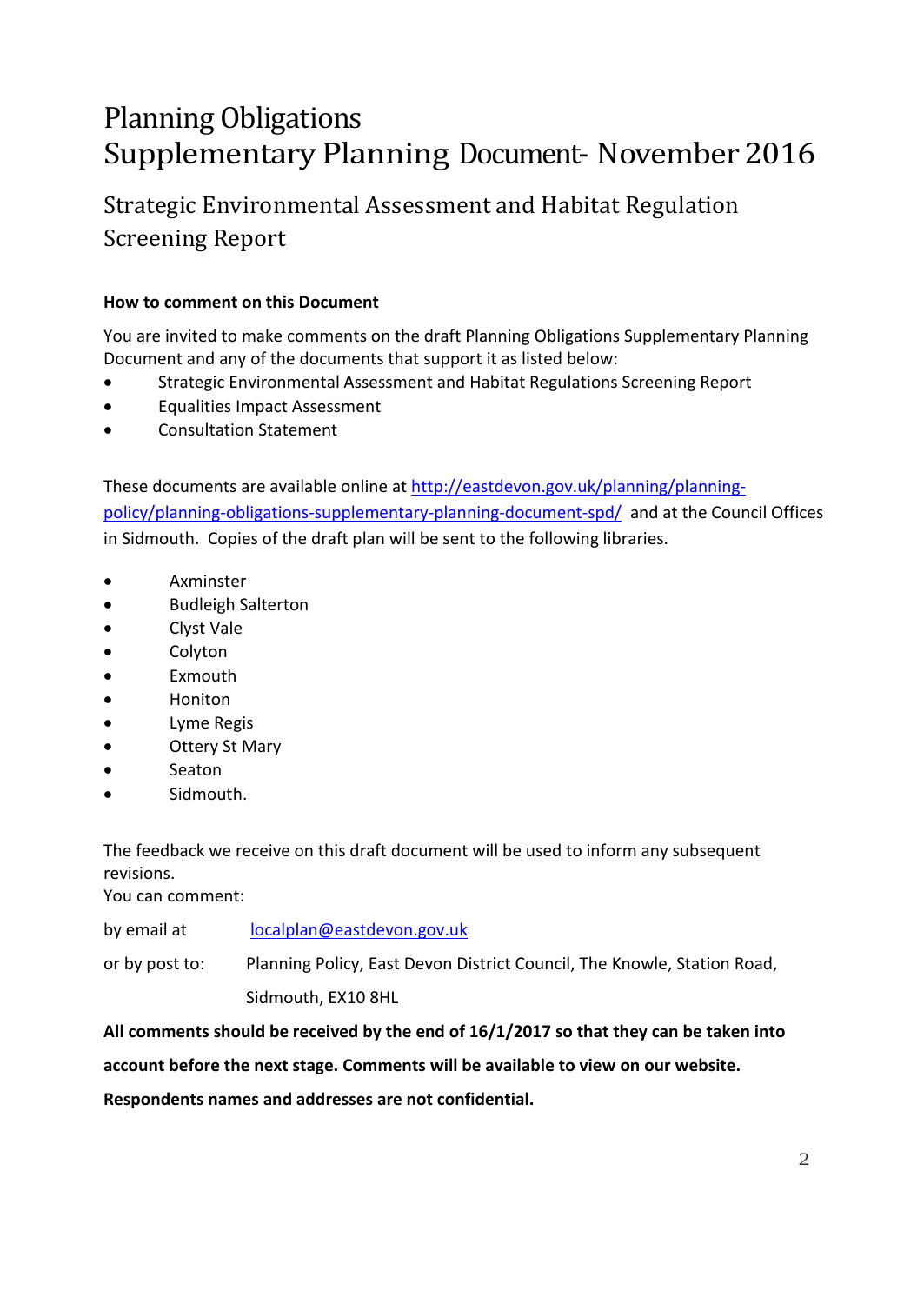## Planning Obligations

## Supplementary Planning Document

### **Strategic Environmental Assessment and Habitat Regulations Assessment**

### **Draft Screening Report**

**--------------**

**Prepared by Officers of East Devon District Council**

#### **1.0 Introduction**

- 1.1 The purpose of this report is to assess the draft proposals in the Planning Obligations Supplementary Planning Document (hereafter referred to as the SPD) to determine whether it requires a Strategic Environmental Assessment (SEA) in accordance with the European Directive 2001/42/EC and associated Environmental Assessment of Plans and Programmes Regulations 2004. An SEA is required under this legislation for all plans which may have a significant effect on the environment.
- 1.2 This report will also screen to determine whether or not the SPD requires a Habitats Regulations Assessment (HRA) in accordance with Article 6(3) of the EU Habitats Directive and with Regulation 61 of the Conservation of Habitats and Species Regulations 2010. An HRA is required when it is deemed that the implementation of the SPD is likely to cause significant negative effects on protected European Sites (Natura 2000 sites).
- 1.3 The conclusion of the assessment is that the SPD is unlikely to have a significant effect on the environment so an SEA in not required to accompany it. It is also unlikely to have a negative impact on any Natura 2000 sites so should not be subject to HRA.
- 1.4 This report has been sent to the three statutory consultees designated in the Regulations (Historic England, Environment Agency and Natural England) to elicit their views on the findings. When responses are received a final report will be produced to incorporate their comments.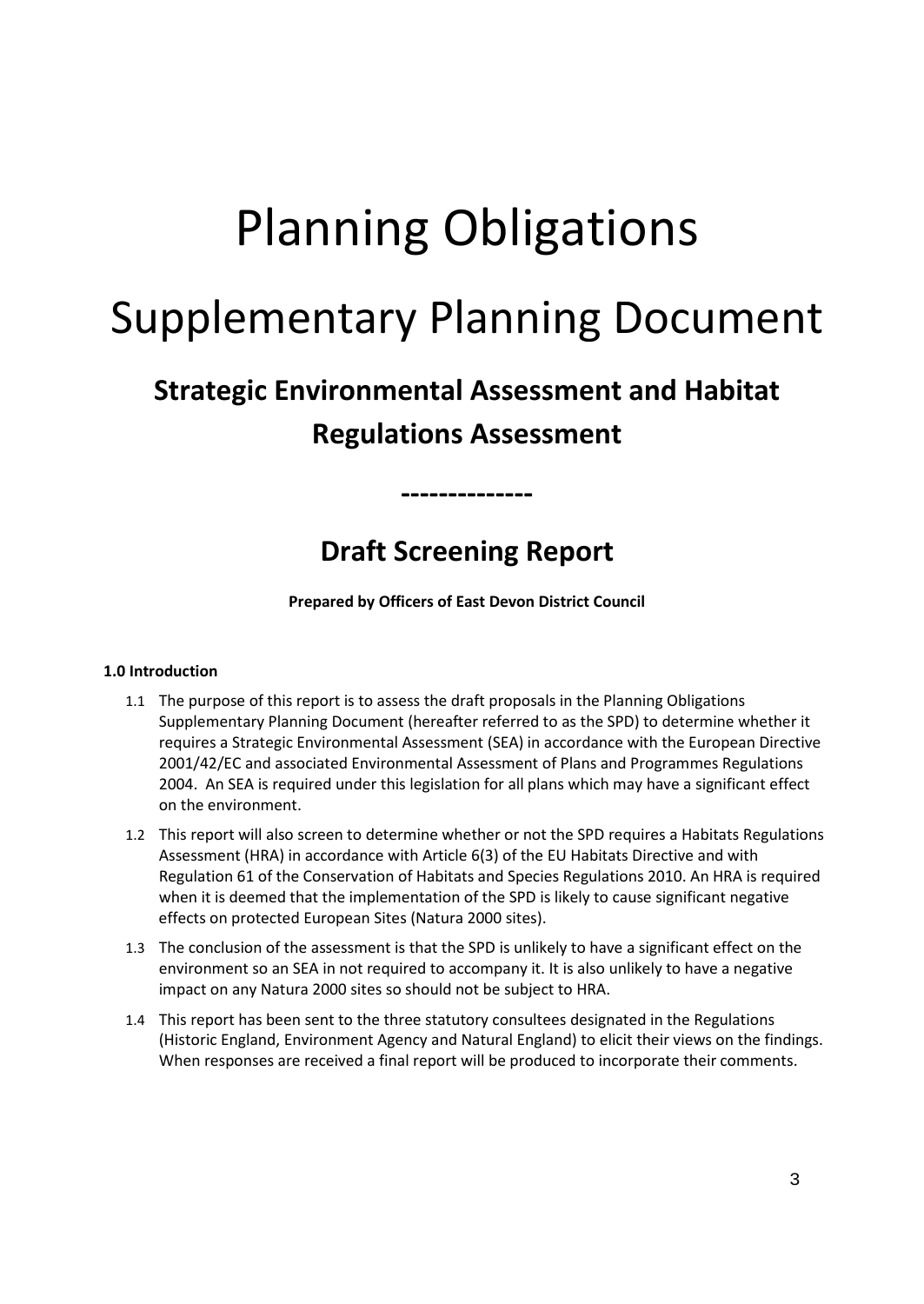#### **2.0 SEA screening**

- 2.1 The basis for Strategic Environmental Assessments and Sustainability Appraisal legislation is European Directive 2001/42/EC and was transposed into English law by the Environmental Assessment of Plans and Programmes Regulations 2004, or SEA Regulations. Detailed Guidance of these regulations can be found in the Government publication 'A Practical Guide to the Strategic Environmental Assessment Directive' (ODPM 2005).
- 2.2 The objective of SEA is '*to provide for a high level of protection of the environment and contribute*  to the integration of environmental considerations into the preparation and adoption of *development plans.... with a view to promoting sustainable development'* EU Directive 2001/42/EC (Article 1).
- 2.3 Although there is no definitive guidance stating that a SPD will require an SEA, Local Authorities are legally obliged to consider whether an SEA is required.
- 2.4 To ascertain if SEA is required, a "screening" exercise has been undertaken by East Devon District Council evaluating the proposals the SPD against the criteria set out in the SEA Directive. This criterion is set out in the SEA Directive and can be found in Figure 1.
- 2.5 Should the screening report reach the conclusion that that plan will have a significant impact on the environment; a full SEA should be undertaken.
- 2.6 If the conclusion is that a full SEA is not required, any significant variations or additions to the SPD will also be subject to screening.
- 2.7 An SEA has been undertaken as part of the adopted East Devon Local Plan 2013-2031 and has been taken into account whilst undertaking this screening assessment.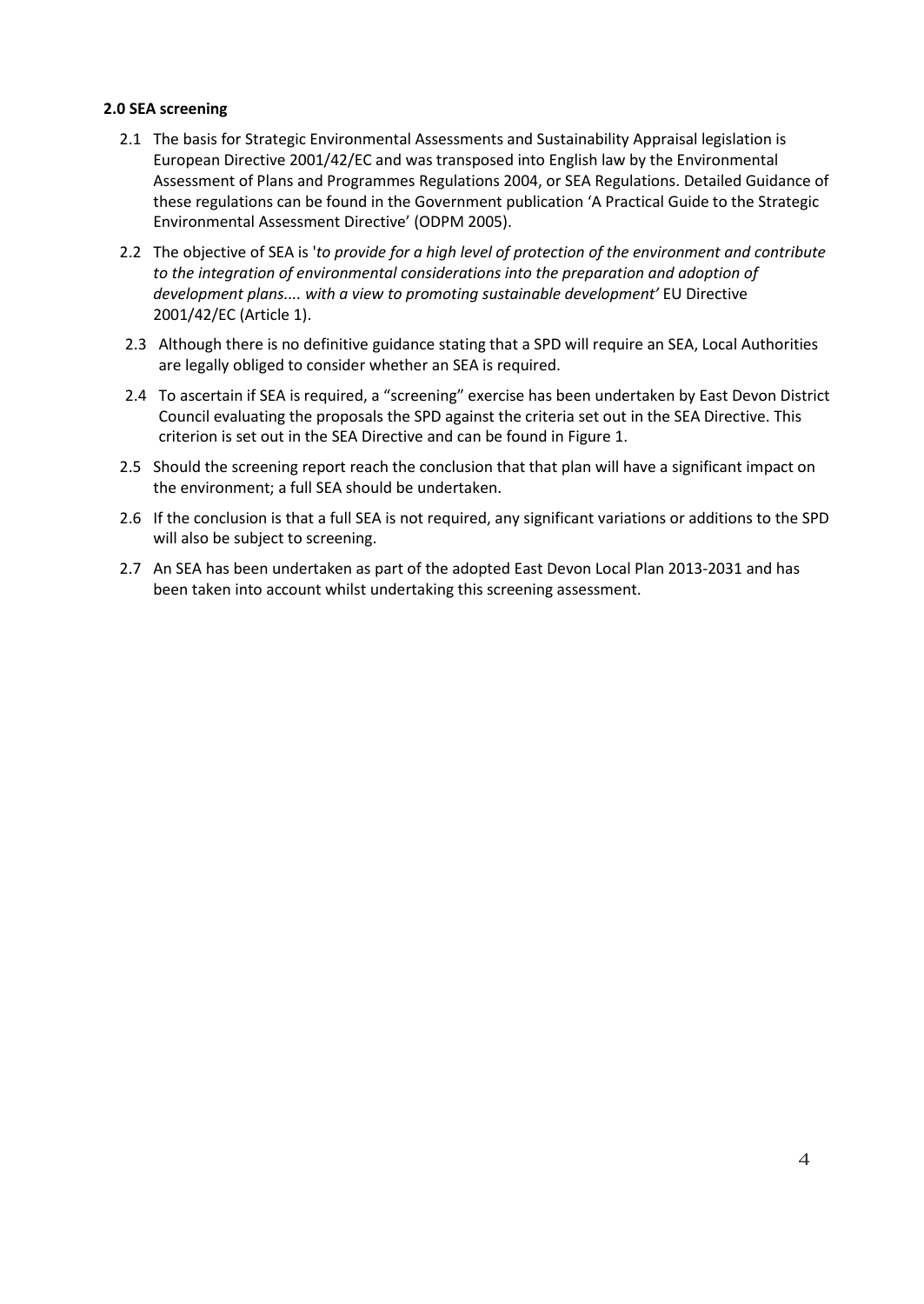#### **Figure 1: Application of the SEA Directive to plans and programmes**



Source: A Practical Guide to the Strategic Environmental Assessment Directive, 2005 - [http://www.ehsni.gov.uk/bm\\_sea\\_practicalguide.pdf](http://www.ehsni.gov.uk/bm_sea_practicalguide.pdf)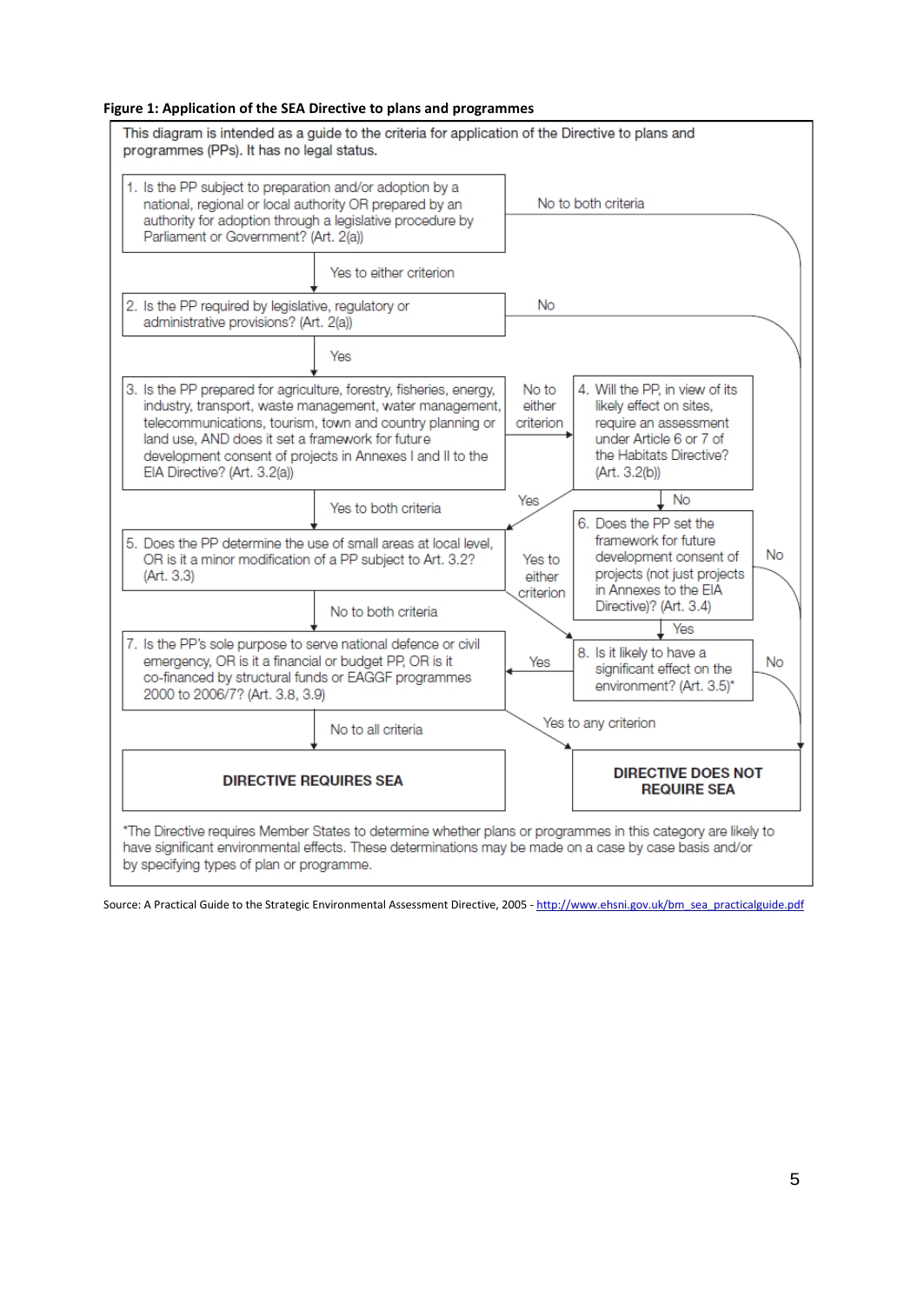#### **3.0 Planning Obligations Supplementary Planning Document**

- 3.1 Planning obligations are required to make many types of development acceptable. The requirement and amount due varies depending on the type of development, the location and any mitigation works which need to be carried out. This guidance adds detail to the Policies of the East Devon Local Plan, particularly Strategy 50- Infrastructure Delivery, and clarifies the circumstances in which planning obligations will be sought. The SPD is based on Government guidance and research and on the best practice experience of our own and neighbouring Local Authorities.
- 3.2 As the guidance is specific to individual sites it is considered very unlikely to have a significant environmental effect. Some items of infrastructure, or works to mitigate environmental harm, may be substantial in nature but these have already been considered through the Local Plan process (in producing policies which allocate growth or determine where it will be acceptable) or will be addressed through planning applications. This guidance does not propose specific items of infrastructure or other detailed matters to be covered by planning obligations. Should this circumstance change it will be important to rescreen the SPD to take any changes into account.

**Figure 2:** Screening assessment against the criteria for whether the SPD requires an SEA.

| <b>Stage</b>                                                                                                                                                                                                                                                                                                                                      | Y/N          | Reason                                                                                                                                                                                                                                                                        |
|---------------------------------------------------------------------------------------------------------------------------------------------------------------------------------------------------------------------------------------------------------------------------------------------------------------------------------------------------|--------------|-------------------------------------------------------------------------------------------------------------------------------------------------------------------------------------------------------------------------------------------------------------------------------|
| Is the SPD subject to preparation and/or adoption<br>by a national, regional or local authority OR<br>prepared by an authority for adoption through a<br>legislative procedure by Parliament or<br>Government? (Art. 2(a))                                                                                                                        | Y            | The Plan will be prepared and adopted by East<br>Devon District Council as part of the Development<br>Framework.                                                                                                                                                              |
| Is the SPD required by legislative, regulatory or<br>administrative provisions? (Art. 2(a))                                                                                                                                                                                                                                                       | Y            | The SPD meets the characteristics set out in the<br>Government's Practical Guide to the SEA Directive<br>in that that it will be publicly available, prepared in<br>a formal way and involve consultation with<br>interested parties.                                         |
| Is the SPD prepared for agriculture, forestry,<br>fisheries, energy, industry, transport, waste<br>management, water management,<br>telecommunications, tourism, town and country<br>planning or land use, AND does it set a<br>framework for future development consent of<br>projects in Annexes I and II to the EIA Directive?<br>(Art 3.2(a)) | N            | The SPD is prepared for Town and Country<br>Planning and land use but, whilst some obligations<br>may provide development of a scale that would fall<br>within Annex II of the EIA Directive at a local level,<br>the guidance does not specifically plan for or allow<br>it. |
| Does the SPD determine the use of small areas at<br>local level, OR is it a minor modification of a PP<br>subject to Art. 3.2? (Art. 3.3)                                                                                                                                                                                                         | $\mathsf{N}$ | The SPD will not determine the use of small areas<br>at a local level.                                                                                                                                                                                                        |
| Is it likely to have a significant effect on the<br>environment? (Art. 3.5)                                                                                                                                                                                                                                                                       | N            | See screening assessment for environmental<br>effects in figure 3 of this report.                                                                                                                                                                                             |

#### **Directive Does Not Require SEA**

3.3 Under step 8 of the Application of the SEA directive (Figure 1), in order to establish whether a plan requires an SEA, it was necessary to conduct a thorough assessment of whether the SPD was likely to have a significant effect on the environment.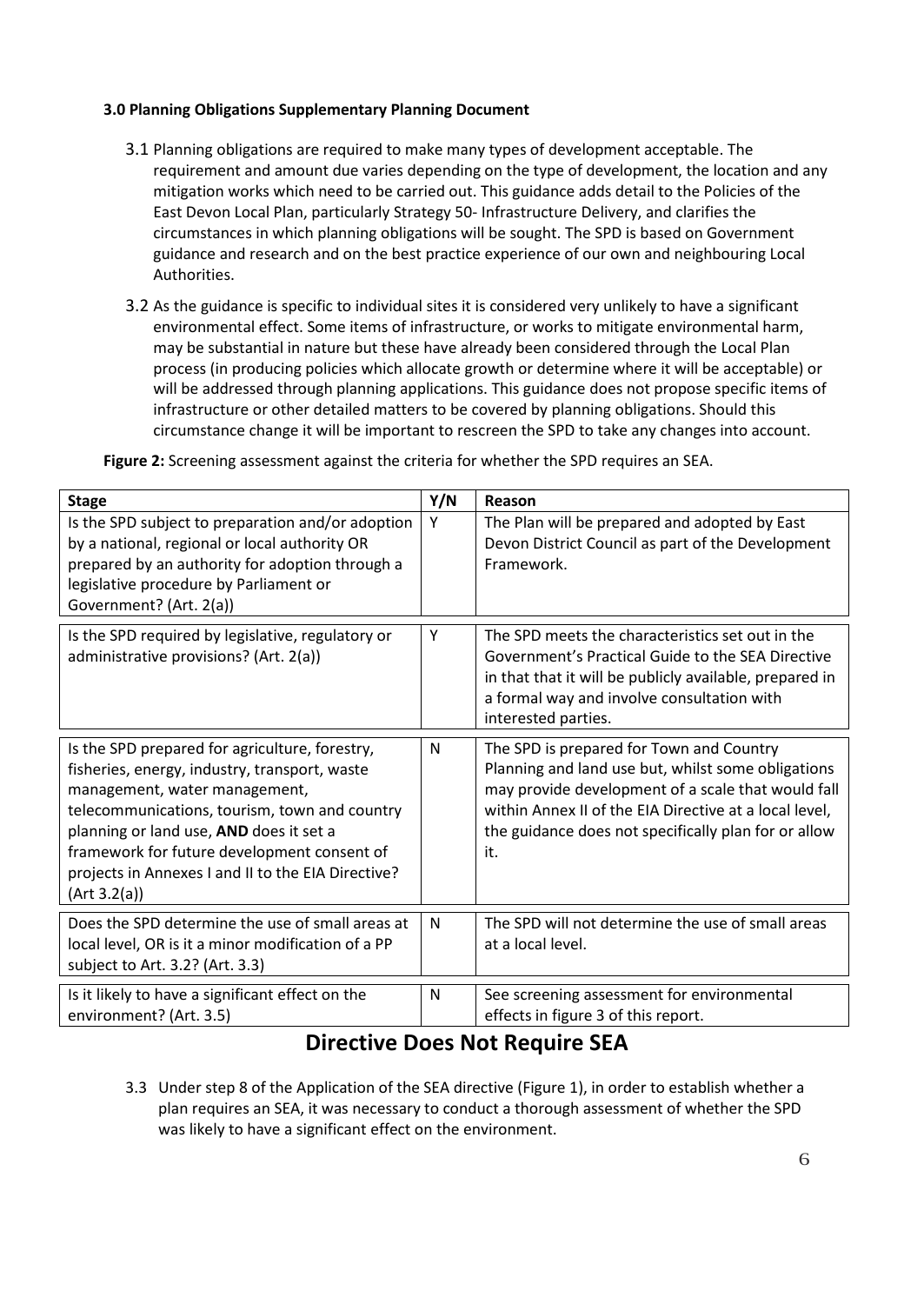3.4 The table below sets out the criteria by which the site allocation in the SPD should be judged, as outlined in Article 3.5 of the SEA Directive.

| Criteria for determining the               | Is the SPD likely to have a | <b>Justification for Screening Assessment</b> |
|--------------------------------------------|-----------------------------|-----------------------------------------------|
| likely significance of effects             | significant environmental   |                                               |
| (Schedule 1 of SEA regulations)            | effect?                     |                                               |
| The degree to which the plan or            | N                           | The SPD adds detail to Strategy 50 of         |
| programme sets a framework for             |                             | the East Devon Local Plan. The Local          |
| projects and other activities,             |                             | Plan requires planning obligations to         |
| either with regard to the                  |                             | mitigate the impacts of some new              |
| location, nature, size and                 |                             | development and the guidance explains         |
| operating conditions or by                 |                             | when and how this will apply. The SPD         |
| allocating resources.                      |                             | explains the requirements for                 |
|                                            |                             | environmental (and other)                     |
|                                            |                             | improvements which will reduce the            |
|                                            |                             | harm which could otherwise occur.             |
| The degree to which the plan or            | N                           | The SPD adds detail to the adopted East       |
| programme influences other                 |                             | Devon Local Plan and conforms to              |
| plans and programmes including             |                             | national policies. It must also be            |
| those in a hierarchy.                      |                             | compatible with EU law and the ECHR           |
|                                            |                             | obligations. It is not considered to have     |
|                                            |                             | a particular influence on any plans           |
|                                            |                             | other than the planning applications          |
|                                            |                             | that will need to conform to it.              |
| The relevance of the plan or               | N                           | The SPD contributes towards the               |
| programme for the integration              |                             | achievement of sustainable                    |
| of environmental considerations            |                             | development by explaining the                 |
| in particular with a view to               |                             | requirement for mitigating harm.              |
| promoting sustainable                      |                             |                                               |
| development.                               |                             |                                               |
| <b>Environmental problems</b>              | N                           | There are no significant environmental        |
| relevant to the plan or                    |                             | problems that the SPD is likely to            |
|                                            |                             | impact.                                       |
| programme.<br>The relevance of the plan or | $\mathbf N$                 | These community legislation types are         |
|                                            |                             | not relevant to the SPD and will not          |
| programme for the                          |                             |                                               |
| implementation of Community                |                             | need to be considered at this stage.          |
| legislation on the environment             |                             | They are matters for the Local Plan and       |
| (e.g. plans and programmes                 |                             | specific planning applications.               |
| linked to waste management or              |                             |                                               |
| water protection).                         |                             |                                               |
| The probability, duration,                 | $\mathbf N$                 | The SPD will not directly cause any           |
| frequency and reversibility of the         |                             | effects.                                      |
| effects.                                   |                             |                                               |
| The cumulative nature of the               | $\mathbf N$                 | The SPD will not directly cause any           |
| effects.                                   |                             | effects.                                      |
| The trans-boundary nature of               | N                           | The SPD will not directly cause any           |
| the effects.                               |                             | effects.                                      |
| The risks to human health                  | $\mathbf N$                 | The SPD will not directly cause any           |
| or the environment (e.g. due to            |                             | effects.                                      |
| accidents).                                |                             |                                               |

**Figure 3:** Environmental impact screening assesment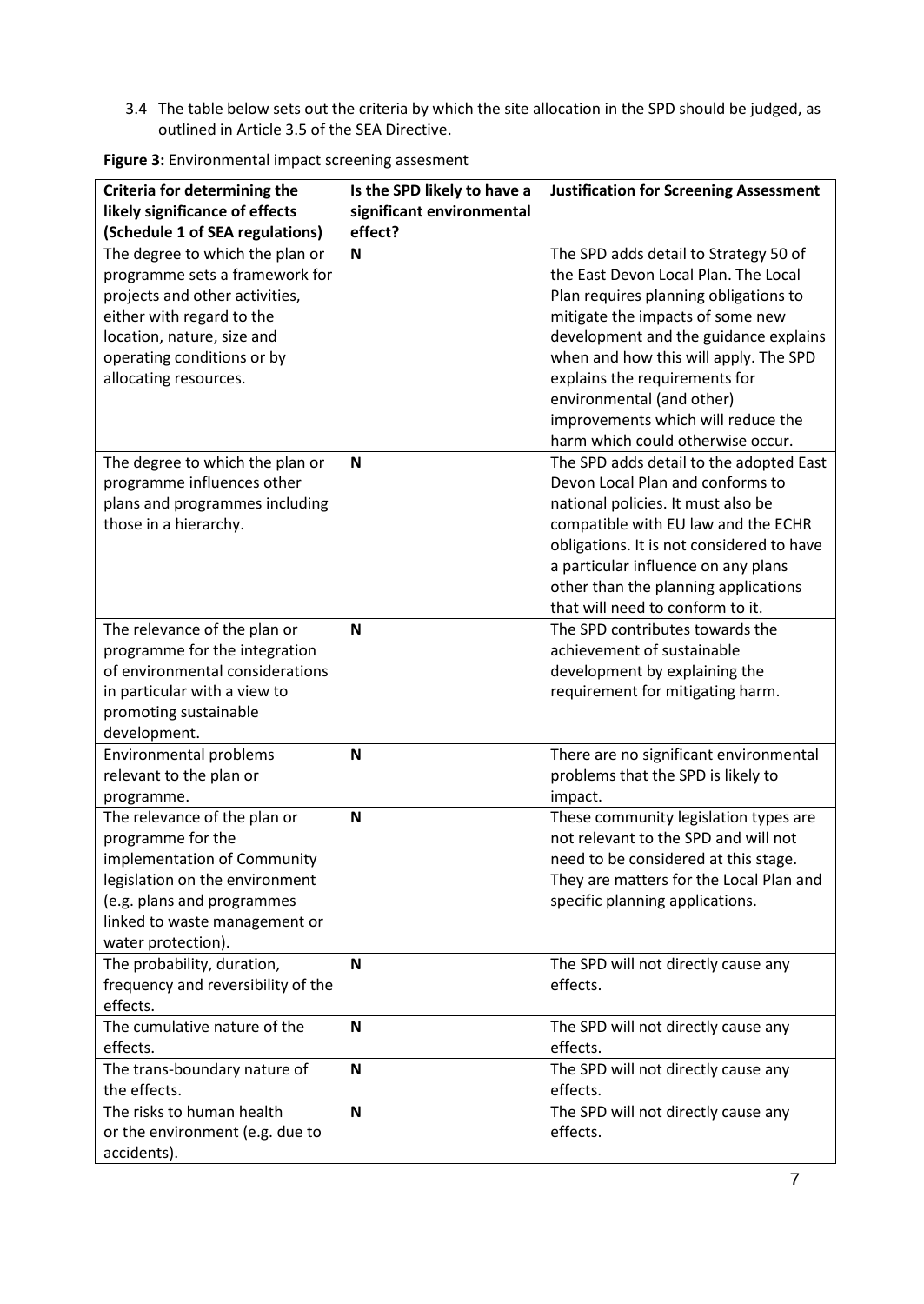| The magnitude and spatial<br>extent of the effects<br>(geographical area and size of                                                                                                                                                                                                                              | N | The SPD will not directly cause any<br>effects.                                                                                |
|-------------------------------------------------------------------------------------------------------------------------------------------------------------------------------------------------------------------------------------------------------------------------------------------------------------------|---|--------------------------------------------------------------------------------------------------------------------------------|
| the population likely to be<br>affected).                                                                                                                                                                                                                                                                         |   |                                                                                                                                |
| The value and vulnerability of<br>the area likely to be affected due<br>to: special natural characteristics<br>or cultural heritage; exceeded<br>environmental quality standards<br>or limit values; intensive land-<br>use. the effects on areas or<br>landscapes which have a<br>recognised national, Community | N | The SPD does not address the location<br>of sites as this is addressed in the Local<br>Plan and through planning applications. |
| or international protection<br>status.                                                                                                                                                                                                                                                                            |   |                                                                                                                                |

#### **3.5 Conclusion**

3.6 The SPD does not require a Strategic Environmental Assessment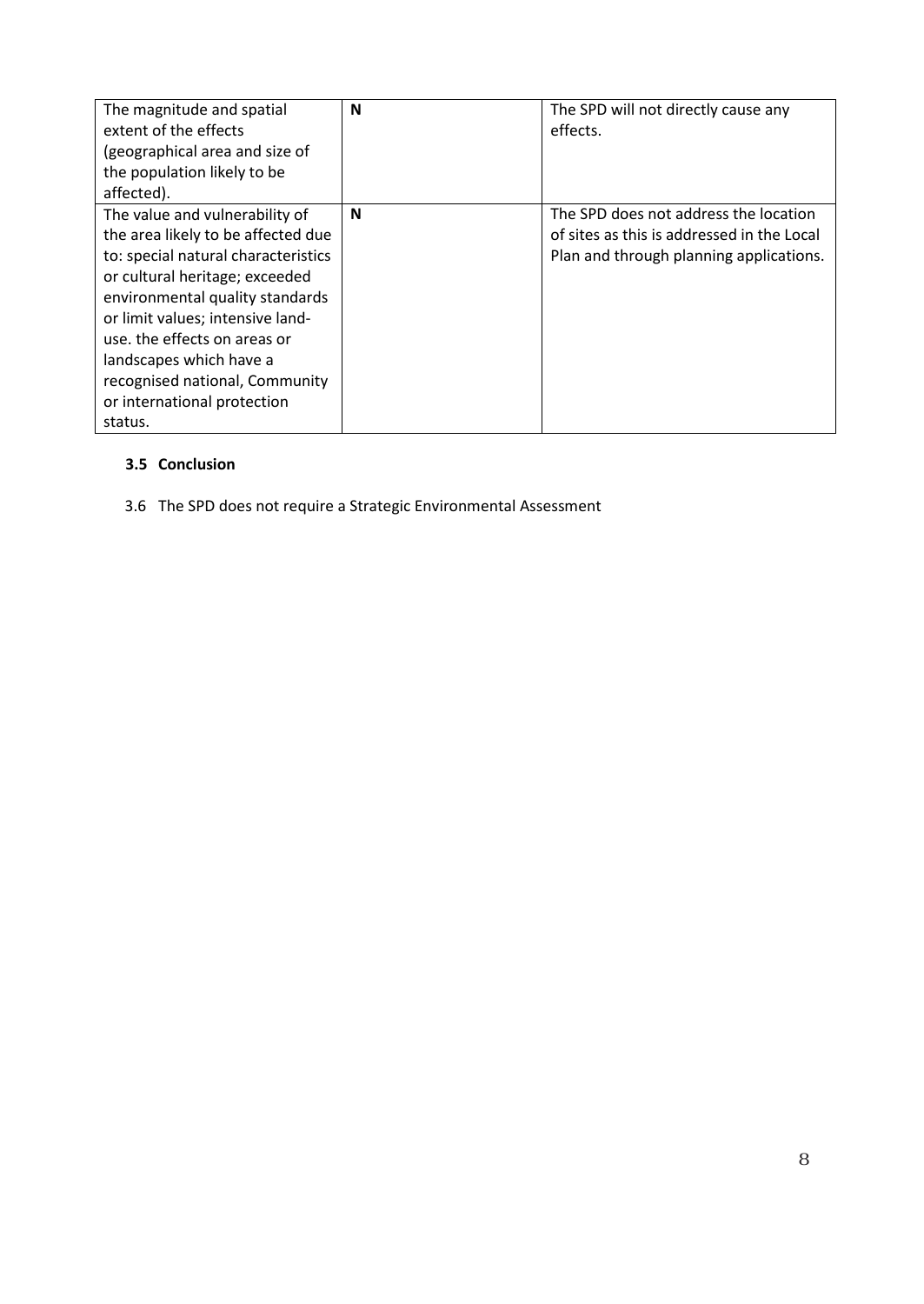#### **4.0 Habitat Regulations Screening Assessment**

- 4.1 The draft SPD has been used to undertake this initial screening assessment. As the conclusion is that a full Habitat regulations screening is not required, any variations or additions to the Document may require a further screening. A screening report was produced as part of the production of the adopted Local Plan and has been taken into account in undertaking this screening assessment.
- 4.2 The Conservation (Natural Habitats &c.) Regulations 1994 (The Habitats Regulations) transpose the requirements of the European Habitats Directive 92/43/EEC into UK law. The Habitats Directive and Regulations afford protection to plants, animals and habitats that are rare and vulnerable in a European context.
- 4.3 Habitats Regulations Assessment (HRA) is a systematic process through which the performance of a plan or project can be assessed for its likely impact on the integrity of a European Site. European Sites, also referred to as Natura 2000 sites, consist of Special Protection Areas (SPA), Special Areas of Conservation (SAC);Potential Special Protection Areas and candidate Special Areas of Conservation (pSPA and cSAC); and listed or proposed Ramsar sites.
- 4.4 Article 6(3) of the Habitats Directive states:

'Any plan or project not directly connected with or necessary to the management of the site but likely to have a significant effect thereon, either individually or in combination with other plans and projects, shall be subject to appropriate assessment of its implications for the site in view of the site's conservation objectives'.

- 4.5 As the SPD covers the whole of East Devon, it is relevant to all of the European Sites in the District.
- 4.6 Natural England will be consulted on this document by the District Council.

#### **Screening Criteria Questions**

1. Is the SPD directly connected with, or necessary to the management of a European site for nature conservation?

*No*

2. Does the SPD propose new development or allocate sites for development?

*The SPD does not propose development- the numbers and criteria against which planning applications for development will be assessed is already established in the adopted East Devon Local Plan. The SPD supports and adds detail to the Local Plan Policies by explaining the circumstances in which planning obligations will be sought. A detailed assessment of potential impacts will be carried out when specific development is proposed through planning applications and the planning system.* 

*The objectives in the SPD accord with the Local Plan for the District which is subject to an HRA. A screening opinion was provided by Land Use Consultants early in the Plan production process and an*